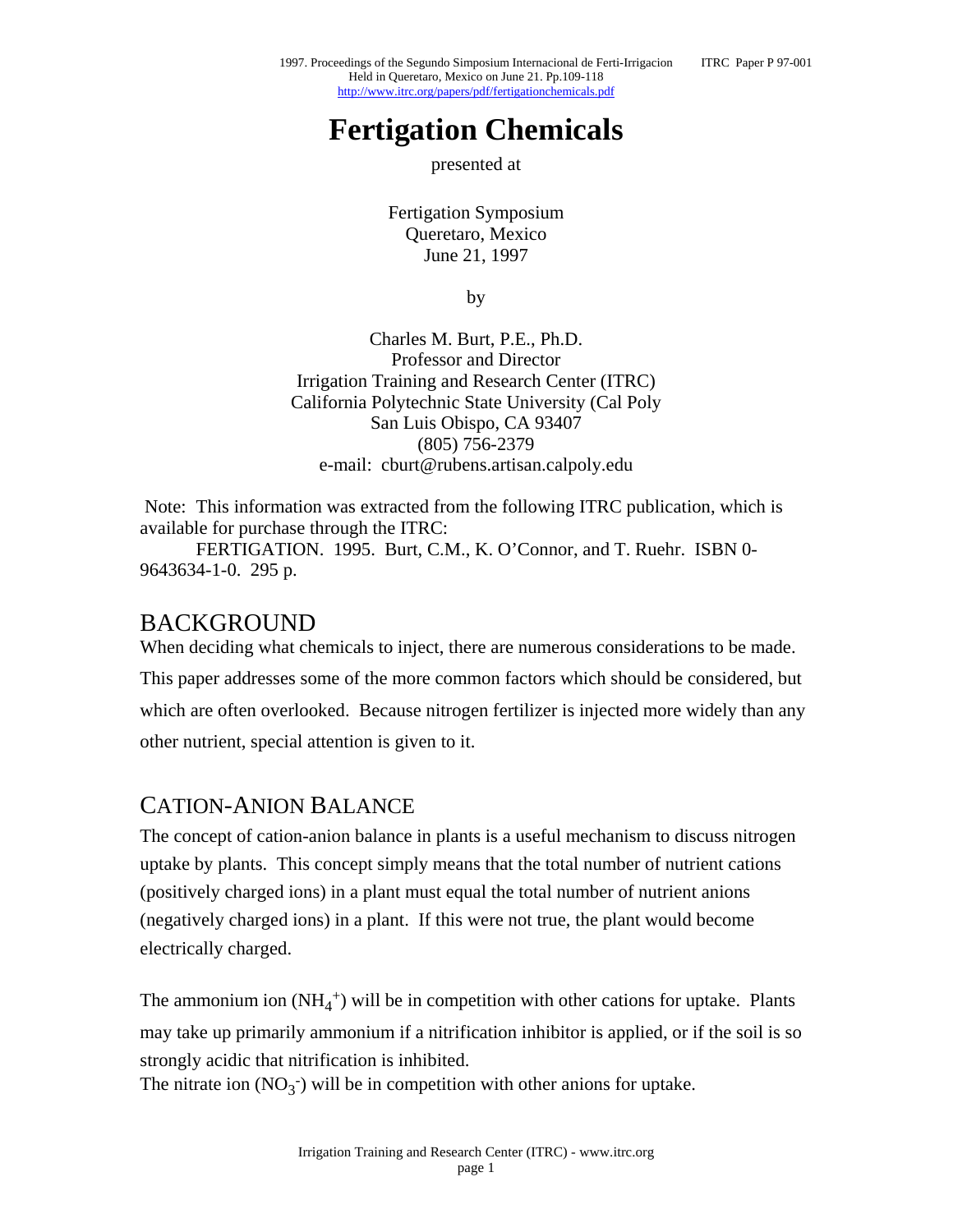|                     | In order to manitally charge balance. |                                |  |
|---------------------|---------------------------------------|--------------------------------|--|
|                     |                                       | -Plant Composition-            |  |
| Source of Nutrition | Cations                               | Anions                         |  |
| $NH_4$ <sup>+</sup> | $8 \text{ NH}_4^+$                    |                                |  |
|                     | $4 K+$                                | $9 H_2PO_4^-$                  |  |
|                     | $1 Ca2+$                              | 3 SO <sub>4</sub> <sup>2</sup> |  |
|                     | $1 \text{ Mg}^{2+}$                   | 1 <sup>C1</sup>                |  |
| Sum of Charges      | $16 +$                                | $16 -$                         |  |
| NO <sub>3</sub>     |                                       | $8\,\text{NO}_3$               |  |
|                     | $8 K+$                                | $5 H_2PO_4^-$                  |  |
|                     | $2 Ca2+$                              | 1 SO <sub>4</sub> <sup>2</sup> |  |
|                     | $2 Mg^{2+}$                           | 1 <sup>C</sup>                 |  |
| Sum of Charges      | $16 +$                                | $16 -$                         |  |

| Table 1. Plant composition as influenced by the type of nitrogen nutrition |
|----------------------------------------------------------------------------|
| in order to maintain charge balance.                                       |

In the above example, a plant receiving nearly all of its nitrogen in the form of ammonium will result in a low to deficient level of potassium  $(K^+)$ , calcium  $(Ca^{2+})$ , and/or magnesium  $(Mg^{2+})$ . The plant will compensate the positive charge by absorbing more phosphate  $(H_2PO_4^{-})$  and sulfate  $(SO_4^{2-})$  than normal. In addition, a plant which takes up primarily ammonium nitrogen will produce a more acidic root environment because the roots release  $H^+$  ions to balance the charge from taking up  $NH_4^+$  ions.

### SELECTING THE CORRECT NITROGEN FORM

If the ammonium is needed in the root system, it will be used in the roots before any ammonium will be translocated to the stems and leaves. Nitrate is taken up by roots, and is immediately moved upward in the plant to the stems and leaves. In order for the nitrogen to be used by the plant for growth, the plant must convert the nitrate to ammonium, which it does with nitrate reductase enzymes. That conversion is done in the stems and leaves.

Young plants (less than 3 weeks of age) have not developed the nitrate reductase enzyme yet, so there is a preference for ammonium uptake.

Once plants get older, there is generally a quicker visual response to nitrate applications because of the immediate movement of nitrate into the leaves. Also, the nitrate moves more freely in the soil solution than ammonium.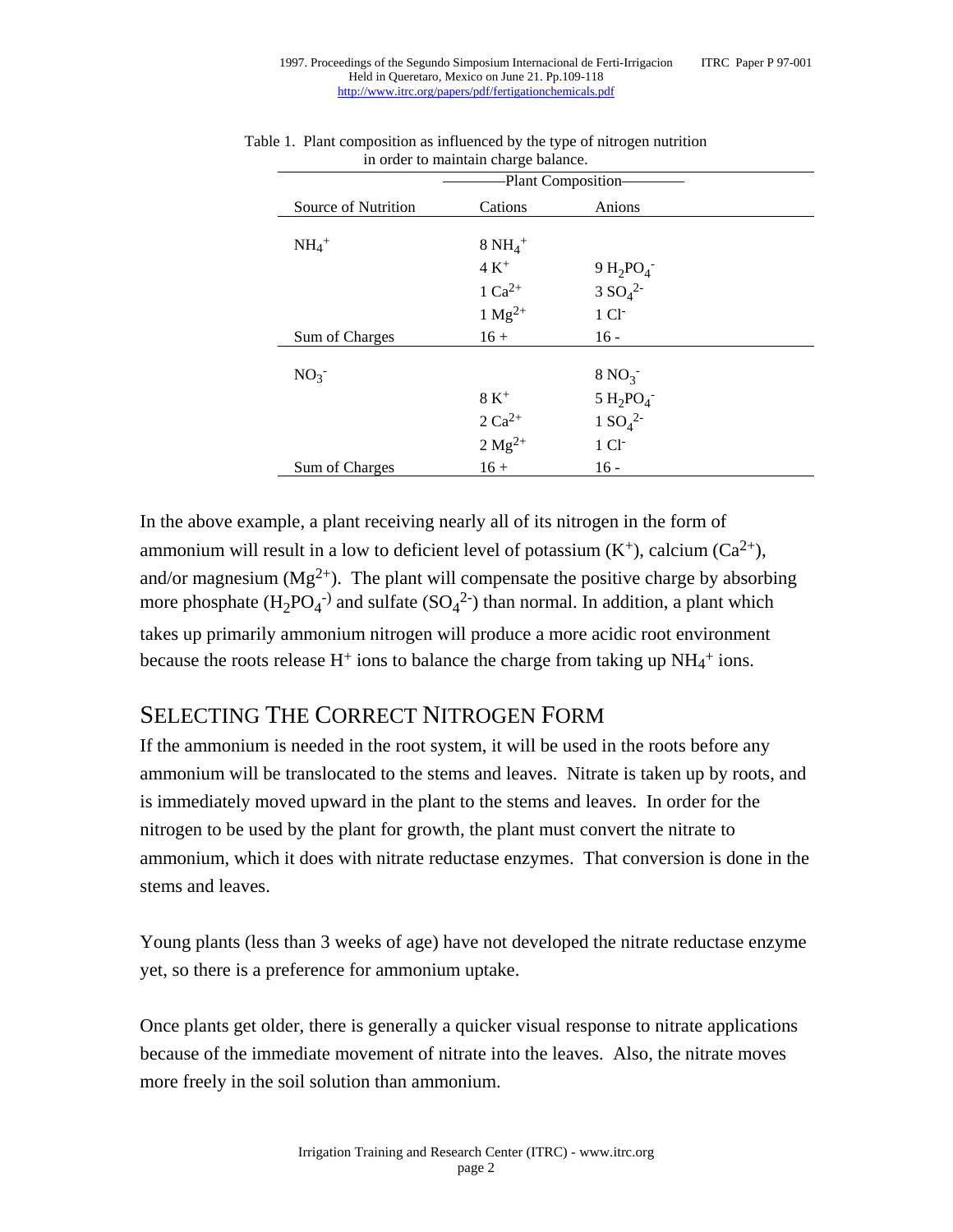A balance of nitrate and ammonium nutrition is recommended for optimal plant growth. In general, ammonium should not exceed 50% of the total nitrogen supply, and nitrate should not exceed 60% of the total nitrogen supply.

Urea is generally converted to ammonium carbonate within a few hours or days after application into the soil, so its action is similar to that of ammonium in terms of nutrition. Ammonium which is not taken up by plant roots (or volatilized) is eventually converted to nitrate.

## FERTILIZER SOLUBILITY

#### GENERAL

The solubility of various fertilizers must be considered when they are used for injection into irrigation systems. Table 2 provides useful information for some of the most commonly injected fertilizers and agricultural minerals.

#### DRY FERTILIZER CONDITIONERS

In California very few dry solid fertilizers are used for fertigation. Perhaps the main exception is potassium sulfate, which is sometimes injected with the use of gypsum injection machines.

Most dry solid fertilizers are manufactured by coating them with a special conditioner to keep the moisture from being absorbed by the fertilizer pellets. To avoid having these materials create plugging problems, it is best to prepare a small amount of the mix to observe if the coating agent settles to the bottom of the container, if it forms a scum at the surface or if it remains in suspension.

When using dry fertilizers as ingredient sources, only 100% water soluble dry fertilizer materials should be used to prepare fertilizer solutions. Several dry fertilizer products used for making fertilizer solutions are marketed with or without a protective conditioner. Whenever possible, the "SOLUTION GRADE" form of these products should be purchased to avoid having to deal with the conditioners and the potential plugging problems they can cause.

Most dry solid nitrogen fertilizers will absorb heat from the water when they are mixed. Consequently, it may be difficult to dissolve as much fertilizer as expected.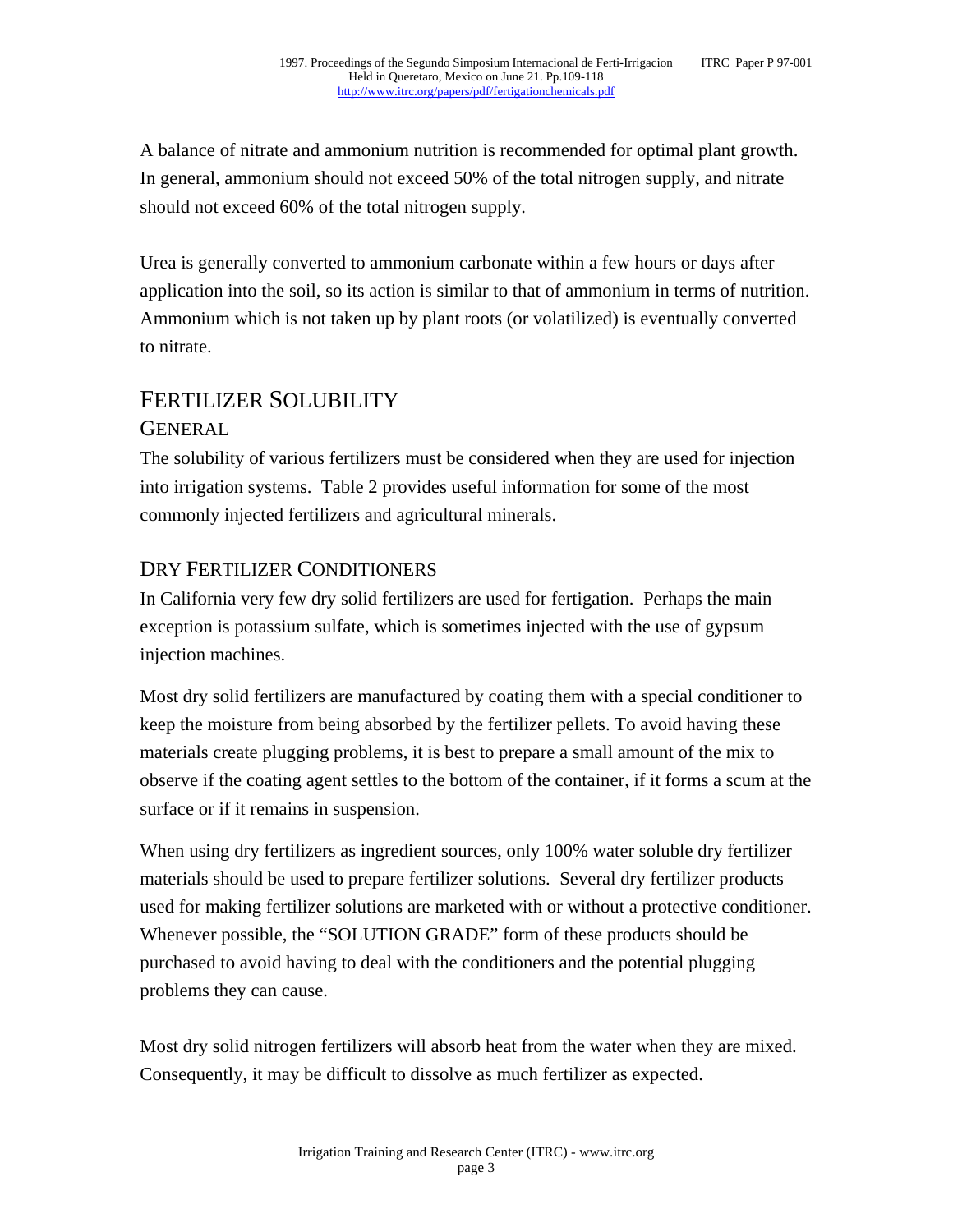|                                                 |                               |                                              | Temp                    | Solubility         | Solubility           |
|-------------------------------------------------|-------------------------------|----------------------------------------------|-------------------------|--------------------|----------------------|
|                                                 | Grade                         | Form                                         | $\mathrm{o}_\mathrm{F}$ |                    | gm/100 ml pounds/gal |
| Nitrogen Fertilizers                            |                               |                                              |                         |                    |                      |
| Ammonium Nitrate                                | $34 - 0 - 0$                  | NH <sub>4</sub> NO <sub>3</sub>              | 32                      | 18.3               | 9.87                 |
| Ammonium Polysulfide                            | $20-0-0$                      | $NH_4S_x$                                    |                         | high               | high                 |
| Ammonium Sulfate                                | $21 - 0 - 0$                  | $(NH_4)SO_4$                                 | 32                      | 70.6               | 5.89                 |
| Ammonium Thiosulfate                            | $12 - 0 - 0$                  | $(NH_4)_2S_2O_3$                             |                         | v. high            | v. high              |
| Anhydrous Ammonia                               | $82 - 0 - 0$                  | NH <sub>3</sub>                              | 59                      | 38.0               | 3.17                 |
| Aqua Ammonia                                    | $20-0-0$                      | $NH3 H2O/NH4OH$                              |                         | high               | high                 |
| Calcium Nitrate                                 | $15.5 - 0 - 0$                | Ca(NO <sub>3</sub> ) <sub>2</sub>            | 62                      | 121.2              | 10.11                |
| Urea                                            | $46 - 0 - 0$                  | $CO(NH_2)$                                   |                         | 100.0              | 8.34                 |
| Urea Sulfuric Acid                              | $28-0-0$                      | $CO(NH_2)_2 \cdot H_2SO_4$                   |                         | high               | high                 |
| Urea Ammonium Nitrate                           | $32 - 0 - 0$                  | $CO(NH_2)$ , $\cdot$ $NH_4NO_3$              |                         | high               | high                 |
| <b>Phosphate Fertilizers</b>                    |                               |                                              |                         |                    |                      |
| Ammonium Phosphate                              | $8-24-0$                      | $NH_4H_2PO_4$                                |                         | moderate           | moderate             |
| Ammonium Polyphosphate                          | $10-34-0$                     | $(NH_4)_{5}P_3O_{10}$ & others               |                         | high               | high                 |
| Ammonium Polyphosphate                          | $11-37-0$                     | $(NH_4)_7P_5O_{16}$ & others                 |                         | high               | high                 |
| Phosphoric Acid, green                          | $0 - 52 - 0$                  | $H_3PO_4$                                    |                         | 45.7               |                      |
| Phosphoric Acid, white                          | $0 - 54 - 0$                  |                                              |                         | 45.7               | high<br>high         |
|                                                 |                               | $H_3PO_4$                                    |                         |                    |                      |
| Potash Fertilizer                               |                               |                                              |                         |                    |                      |
| Potassium Chloride<br>Potassium Nitrate         | $0 - 0 - 60$<br>$13 - 0 - 44$ | KCl<br>KNO <sub>3</sub>                      | 68<br>32                | 34.7<br>13.3       | 2.89<br>1.10         |
| Potassium Sulfate                               | $0 - 0 - 50$                  |                                              | 77                      | 12                 | 1.00                 |
|                                                 |                               | $K_2SO_4$                                    |                         |                    |                      |
| Potassium Thiosulfate                           | $0 - 025 - 17S$               | $K_2S_2O_3$                                  |                         | 150                | 12.5                 |
| Monobasic Potassium                             | $0 - 52 - 34$                 | $KH_2PO_4$                                   |                         | 33                 | 2.75                 |
| Phosphate                                       |                               |                                              |                         |                    |                      |
| Micronutrients                                  |                               |                                              |                         |                    |                      |
| <b>B</b> orax                                   | 11% B                         | $Na2B4O7 \cdot 10H2O$                        | 32                      | 2.10               | 0.17                 |
| Boric Acid                                      | 17.5% B                       | $H_3BO_3$                                    | 86                      | 6.35               | 0.53                 |
| Solubor                                         | 20% B                         | $Na2B8O13$ • 4H <sub>2</sub> O               | 86                      | 22                 | 1.84                 |
| Copper Sulfate (acidified)                      | 25% Cu                        | $CuSO4 \cdot 5H2O$                           | 32                      | 31.6               | 2.63                 |
| Cupric Chloride (acidified)                     |                               | CuCl <sub>2</sub>                            | 32                      | 71                 | 5.93                 |
| Gypsum                                          | 23% Ca                        | $CaSO4 \cdot 2H2O$                           |                         | 0.241              | 0.02                 |
| Iron Sulfate (acidified)                        | 20% Fe                        | $FeSO4 \cdot 7H2O$                           |                         | 15.65              | 1.31                 |
| <b>Magnesium Sulfate</b>                        | 9.67% Mg                      | $MgSO_4 \cdot 7H_2O$                         | 68                      | 71                 | 5.93                 |
| Manganese Sulfate (acidified)                   | 27% Mn                        | $MnSO4 \cdot 4H2O$                           | 32                      | 105.3              | 8.79                 |
| Ammonium Molybdate                              | 54% Mo                        | $(NH_4)_{6}Mo_{7}O_{24}$ • 4H <sub>2</sub> O |                         | 43                 | 3.59                 |
| Zinc Sulfate                                    | 36% Zn                        | $ZnSO_4 \cdot 7H_2O$                         | 68                      | 96.5               | 8.05                 |
| Zinc Chelate                                    | 5% – 14% Zn                   | DTPA & EDTA                                  |                         | v. sol.            | v. sol.              |
| Manganese Chelate                               | 5% – 12% Mn                   | DTPA & EDTA                                  |                         | v. sol.            | v. sol.              |
| Iron Chelate                                    | 4% – 14% Fe                   | DTPA, HOEDTA & EDDHA                         |                         | v. sol.            | v. sol.              |
| Copper Chelate                                  | 5% – 14% Cu                   | DTPA & EDTA                                  |                         | v. sol.            | v. sol.              |
| Zinc Lignosulfonate                             | 6% Zn                         | Lignosulfonate                               |                         | v. sol.            | v. sol.              |
| Manganese Lignosulfonate<br>Iron Lignosulfonate | $5\% - 14\%$ Mn<br>6% Fe      | Lignosulfonate<br>Lignosulfonate             |                         | v. sol.<br>v. sol. | v. sol.<br>v. sol.   |
| Copper Lignosulfonate                           | 6% Cu                         | Lignosulfonate                               |                         | v. sol.            | v. sol.              |

Table 2. Solubility information on various fertilizer compounds commonly used to prepare fertilizer solutions and/or for application through irrigation water. (California Fertilizer Association, 1980)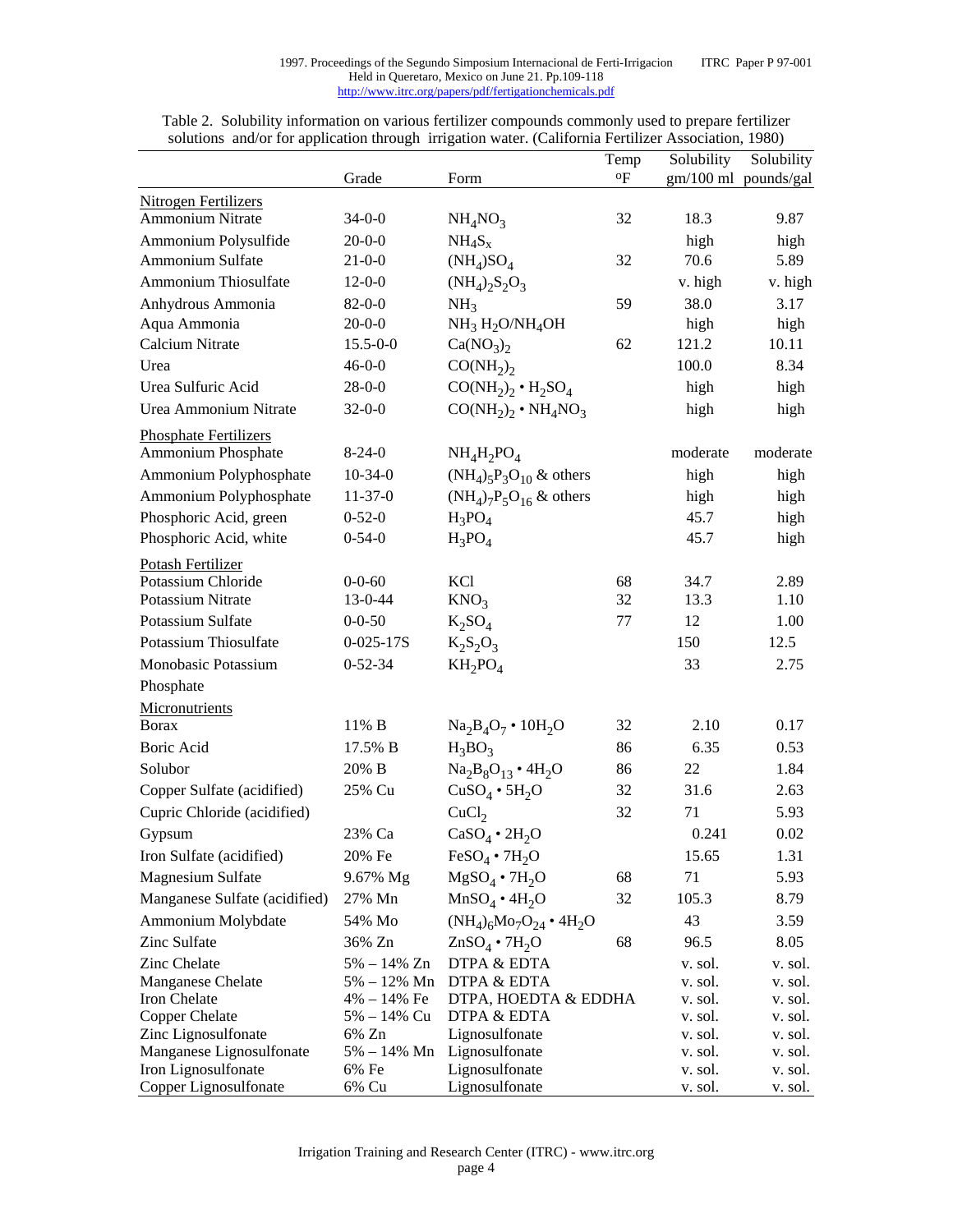Dry fertilizer products that significantly lower the temperature of the water they are being dissolved in are urea, ammonium nitrate, calcium nitrate, and potassium nitrate.

# FERTILIZER COMPATIBILITY

#### THE JAR TEST

A "jar test" involves putting some of the fertilizer solution into a jar of irrigation water, and watching for any precipitate or milkiness which may occur within one to two hours. If cloudiness does occur, there is a chance that injection of that chemical will cause line or emitter plugging. If different fertilizer solutions are to be injected simultaneously into the irrigation system, mix the two in a jar. When testing the compatibility or acceptability of any fertilizer solution or combination of solutions, use the approximate dilution rate that would be expected when the products are injected into the irrigation system.

#### BASIC MIXING RULES

Some of the basic mixing rules of compatibility include the following:

- 1. *Always* fill the mixing container with 50 75% of the required water to be used in the mix if mixing dry, soluble fertilizers.
- 2. *Always* add the liquid fertilizer materials to the water in the mixing container before adding dry, soluble fertilizers. The additional fluid will provide some heat in case the dry fertilizers have the characteristic of making solutions cold.
- 3. *Always* add the dry ingredients slowly with circulation or agitation to prevent the formation of large, insoluble or slowly soluble lumps.
- 4. *Always* **put acid into water, not water into acid.**
- 5. When chlorinating water with chlorine gas, *always* add chlorine to water, and not vice versa.
- 6. *Never* **mix an acid or acidified fertilizer with chlorine**, whether the chlorine is in the gas form or liquid form such as sodium hypochlorite. A toxic chlorine gas will form. *Never* store acids and chlorine together in the same room.
- 7. *DO NOT* attempt to mix either anhydrous ammonia or aqua ammonia directly with any kind of acid. The reaction is violent and immediate.
- 8. *DO NOT* attempt to mix concentrated fertilizer solutions directly with other concentrated fertilizer solutions.
- 9. *DO NOT* mix a compound containing sulfate with another compound containing calcium. The result will be a mixture of insoluble gypsum. For example, injecting both calcium nitrate and ammonium sulfate fertilizers into the same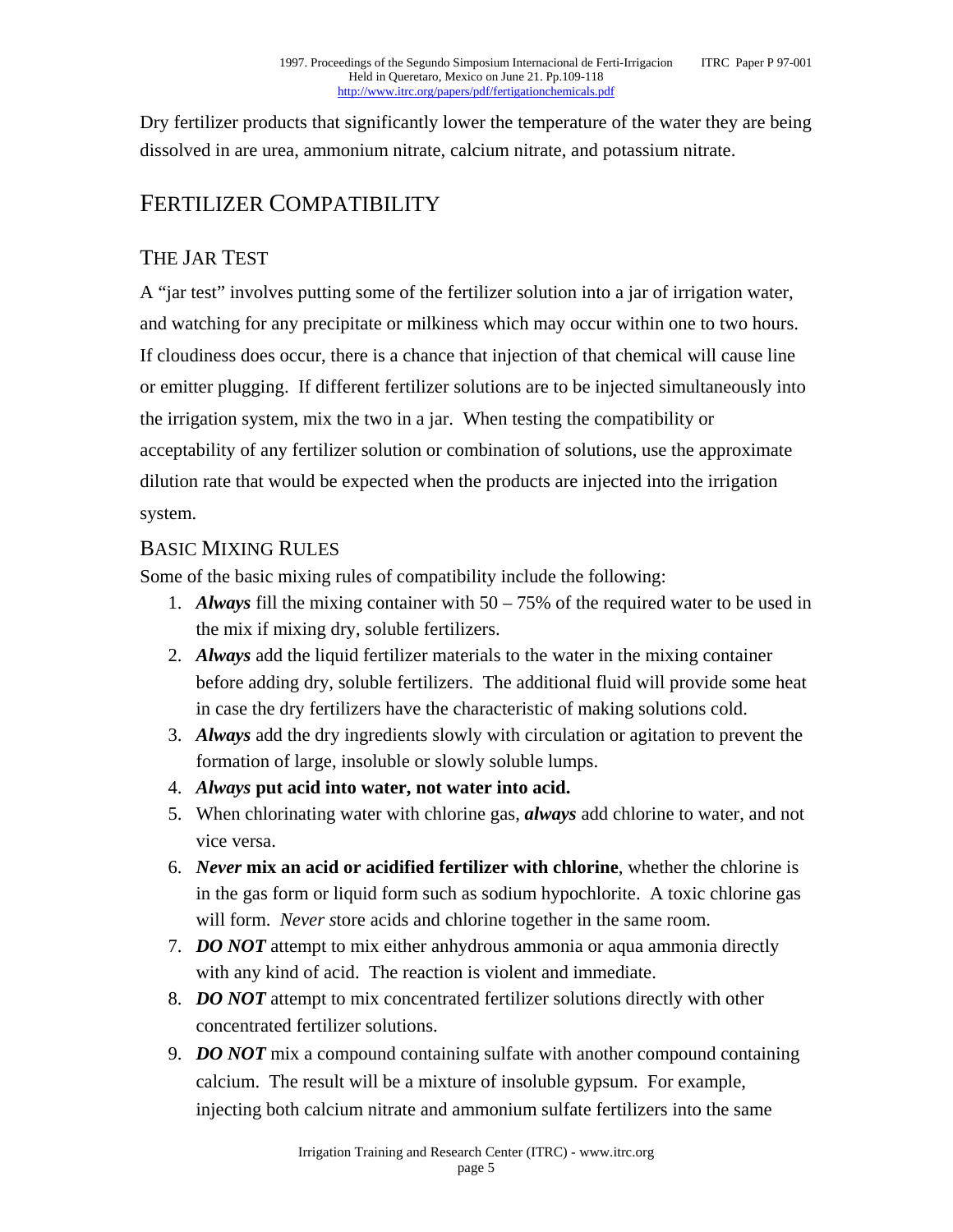irrigation water will cause the formation of calcium sulfate (gypsum)—calcium sulfate has a very low solubility. Although the calcium nitrate is very soluble and the ammonium sulfate has good solubility, they create problems when mixed together in the same container or when poured together from separate mixing tanks. Gypsum crystals will form and can clog drip emitters or filters.

- 10. *Always* check with the chemical supplier for information about insolubility and incompatibility.
- 11. Be extremely cautious about mixing urea sulfuric fertilizers (e.g., N-pHURIC<sup>®</sup>) with most other compounds. Urea sulfuric is incompatible with many compounds.
- 12. Since fertilizer solutions are applied in very small dosages, and if injected at separate locations in the irrigation line, many incompatibility problems tend to disappear. The jar test is essential when it comes to deciding if solutions can be simultaneously injected into the irrigation system.
- 13. *DO NOT* mix phosphorus containing fertilizers with another fertilizer containing calcium without first performing the jar test.
- 14. Extremely hard water (containing relatively large amounts of calcium and magnesium) will combine with phosphate, neutral polyphosphate or sulfate compounds to form insoluble substances.

### **NITROGEN**

#### LIMING EFFECT WITH AMMONIA FERTIGATION

When anhydrous ammonia or aqua ammonia fertilizers are injected into irrigation water, the ammonium is quite water soluble. However, the pH of the water is raised, and some of the ammonia will escape and volatilize into the atmosphere. In addition, the high pH of the irrigation water will cause the calcium and magnesium ions in the water to precipitate as calcium and magnesium hydroxides and carbonates (e.g.,  $Ca(OH)_2$ , CaCO3). This occurs frequently in the NW portions of Mexico, where aqua ammonia and anhydrous ammonia are commonly injected.

This precipitate is lime in a very finely divided form. The harder the water is, the more lime precipitates. This precipitate will clog drip lines and filters, as well as valves, gates, and sprinklers. In addition, this fine precipitate will tend to clog soil pores over time, reducing the water intake rate into the soil.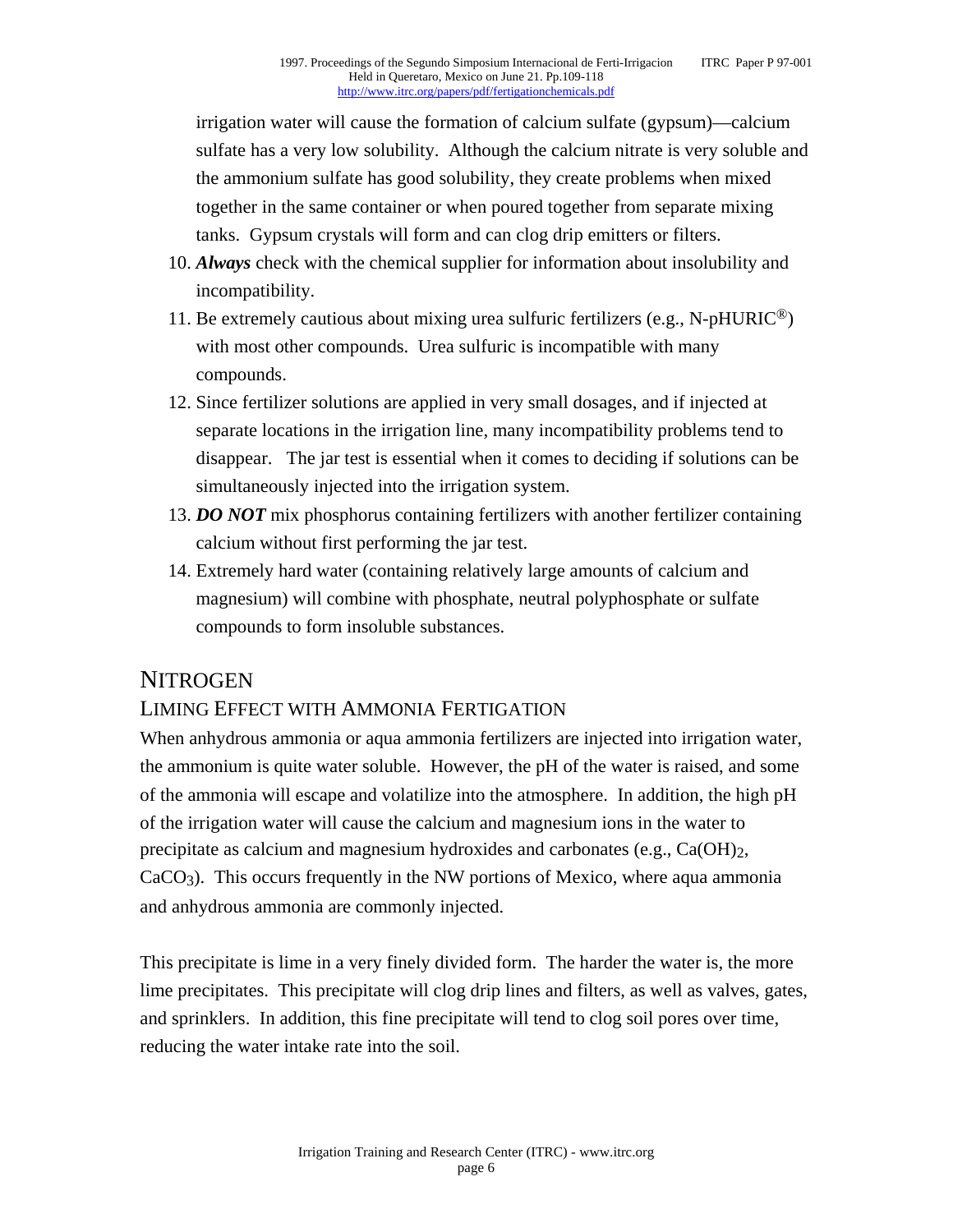This precipitation effect is commonly overcome by using long-chain linear polyphosphate water conditioners, such as rose-stone (Calgon<sup>®</sup>) and other products marketed for this purpose. These products are added to the water upstream to the point of ammonia fertilizer injection.

### PHOSPHORUS SOLUBILITY

Monoammonium (MAP) phosphate 12-61-0, diammonium phosphate (DAP) 21-53-0, monobasic potassium phosphate 0-52-34, phosphoric acid, urea phosphate, liquid ammonium polyphosphate 10-34-0, and long chain linear polyphosphates represent several water soluble or water miscible phosphate fertilizers. Nevertheless, they can still have precipitation problems when injected at high application rates into hard irrigation water.

Many farmers who inject phosphorus through drip and microirrigation systems should use acidic forms of phosphorus fertilizers rather than neutral forms. Phosphoric acid injection will be effective only as long as the pH of the fertigated water remains very low. As the pH rises (due to dilution with the irrigation water) the phosphate precipitates with the calcium and magnesium. Some growers supplement phosphoric acid injections with urea sulfuric acid to insure that the irrigation water pH will remain low (3.0 or lower).

Caution should be exercised with either of these practices because low pH values (below 5.5) can increase corrosion of metal hardware, increase toxicity of certain micronutrients, or damage plant roots.

### POTASSIUM

All potassium fertilizers are water soluble. Potassium sulfate  $(K_2SO_4)$  can be run through various gypsum injecting machines by itself, but it might form a mealy substance if it is run together with the gypsum in high calcium waters.

Potassium thiosulfate (KTS) is compatible with urea and ammonium polyphosphate solutions in any ratio. Potassium thiosulfate should not be mixed with acids or acidified fertilizers. When blended with UAN solution, a jar test is recommended before mixing large quantities. Under certain mixing proportions, particularly when an insufficient amount of water is used in the mix, potassium in KTS can combine with nitrates in the mix to form potassium nitrate crystals. If this happens, adding more water should bring the crystals back into solution.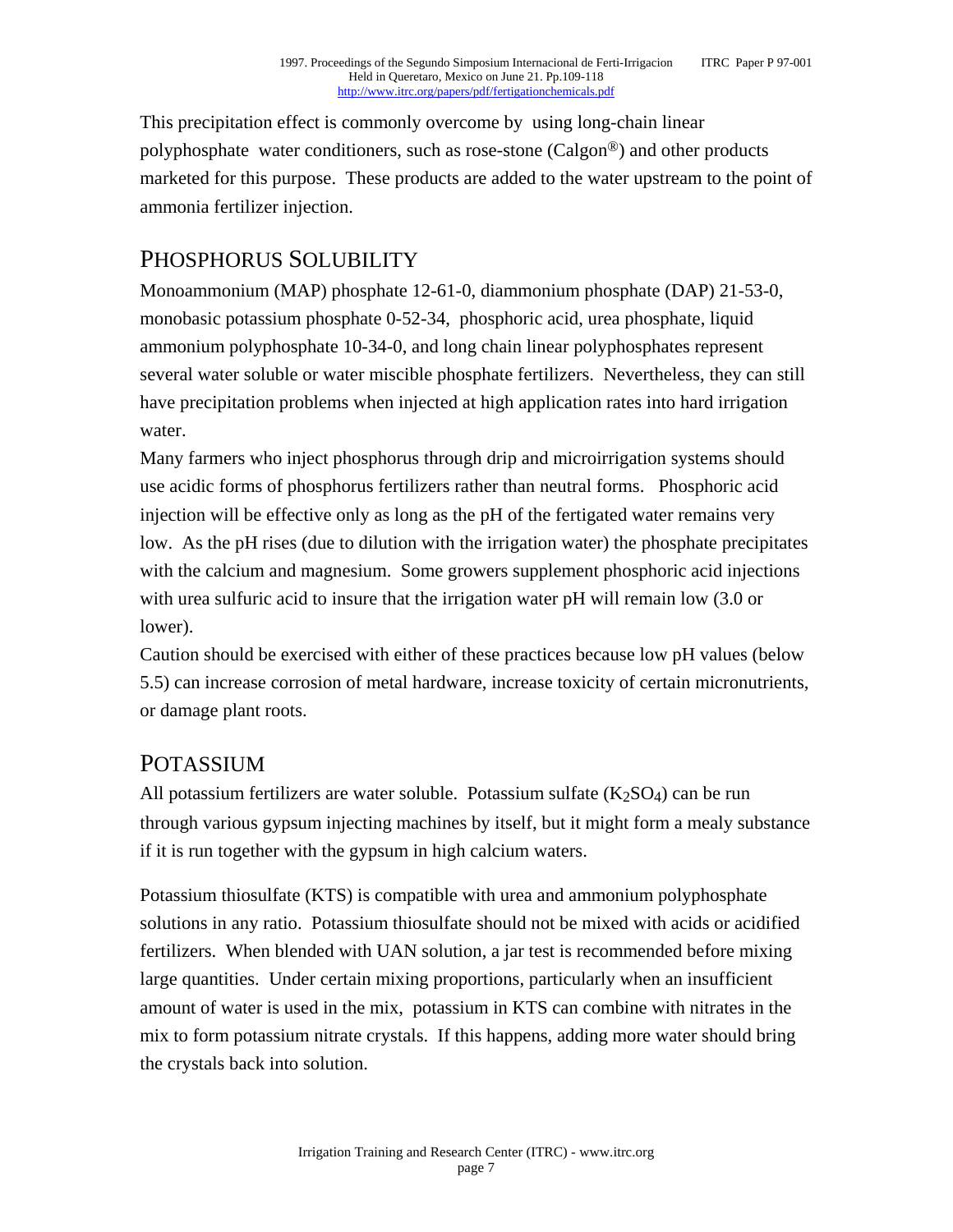### SPECIFIC FERTILIZERS AND AGRICULTURAL MINERALS

### TRENDS IN FERTILIZER USE

The type of fertilizer applied in the irrigation water varies depending on region and crop. For the most part, the most popular fertilizers for fertigation are CAN-17, AN-20, UN-32, urea sulfuric acid, and specialty formulations. ITRC conducted a limited survey of major fertilizer dealers in different areas of California regarding the extent of fertilizer sales for *fertigation*. Table 3 summarizes the findings.

Complete fertilizers (i.e., 8-8-8, 4-10-10, 5-15-5) are popular for applications on vegetable crops, fruit, tree and vine grown in some areas of California. With the added concern about crop quality, growers are also using more complicated formulations which often include micronutrients. For example, some lettuce growers in the Salinas Valley are applying zinc, manganese, iron, and copper on lettuce to improve yields, increase head uniformity, and increase head size. Some fertilizer dealers blend their own specialty mixes, thus providing special blends at competitive prices. Other dealers are selling "Concentrated Water Soluble Fertilizers" which vary in grade (15-10-30 or 6-30- 30). These fertilizers are completely water soluble and are similar to Miracle Grow $^{TM}$ . Because they are completely water soluble, they are quite expensive. Their use is limited to a variety of specialty crops such as produced by nurseries.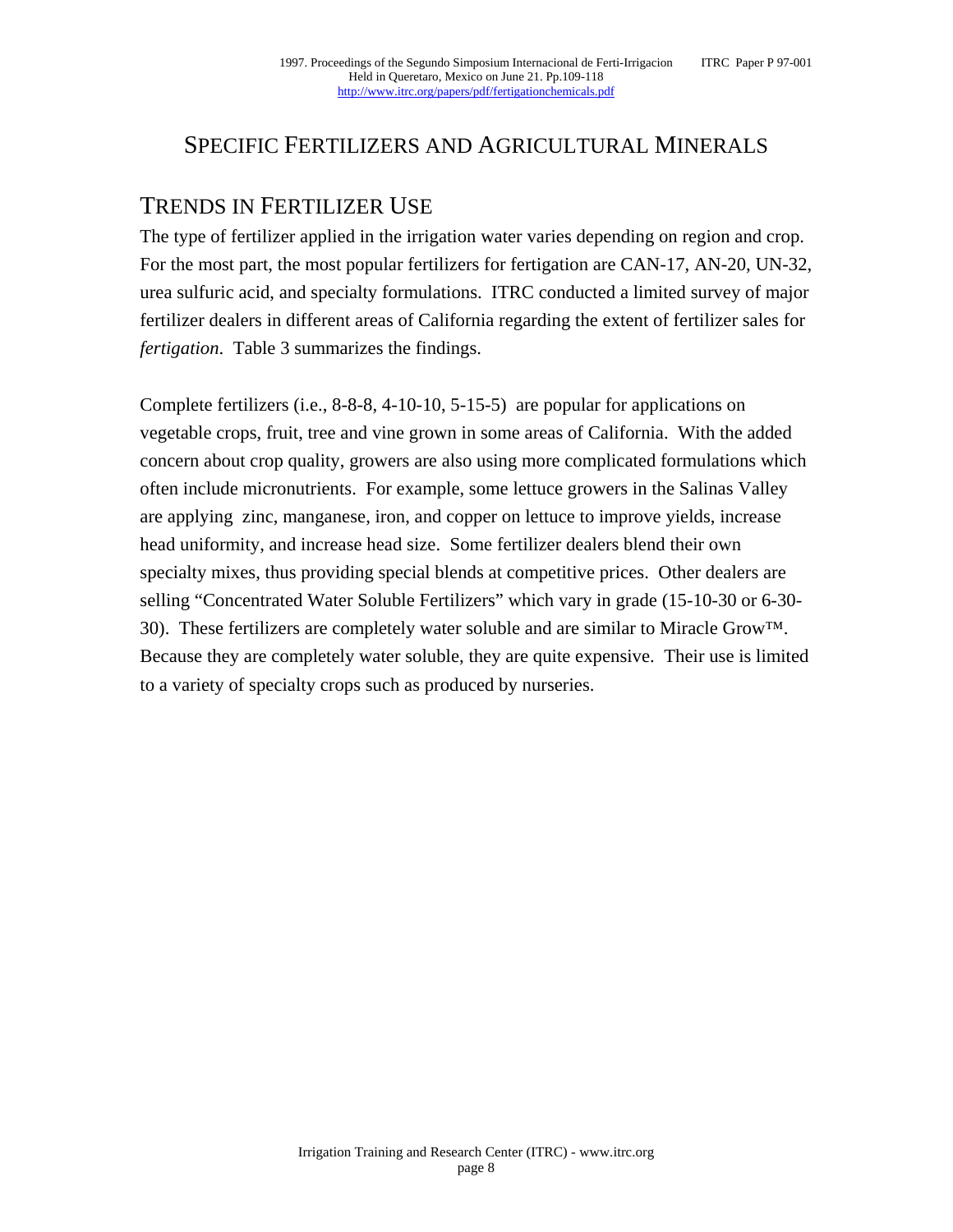| Fertilizer                            | Grade             | <b>Cost Range</b> | Unit | Number of Dealers Responding         |                |                  |                  |
|---------------------------------------|-------------------|-------------------|------|--------------------------------------|----------------|------------------|------------------|
|                                       |                   |                   |      | Relative amount sold for fertigation |                |                  |                  |
|                                       |                   | $(\$)$            |      | V. Much Avg.                         |                | Little           | None             |
| Ammonium Bisulfate*                   | $8 - 0 - 0 - 11$  | 170               | ton  |                                      |                | $\overline{2}$   | 5                |
| Ammonium Molybdate                    |                   |                   |      |                                      |                |                  | 7                |
| <b>Ammonium Nitrate</b>               | $34 - 0 - 0$      | 200               | ton  |                                      | 1              |                  | 6                |
| <b>Ammonium Nitrate Solution</b>      | $20-0-0$          | $160 - 210$       | ton  | $\overline{2}$                       | $\mathbf{1}$   | 1                | 3                |
| Ammonium Phosphate                    | $8-24-0$          |                   |      |                                      |                | $\mathbf{1}$     | 6                |
| Ammonium Polyphosphate                | $10-34-0$         | $250 - 400$       | ton  | 1                                    | $\overline{4}$ | $\overline{2}$   |                  |
| Ammonium Polyphosphate                | $11 - 37 - 0$     |                   |      |                                      |                |                  | $\tau$           |
| Ammonium Polyphosphate                | $7 - 21 - 7$      |                   |      |                                      |                | 7                |                  |
| Ammonium Polysulfide                  | 20-0-0-45         |                   |      |                                      |                | $\mathbf{1}$     | 6                |
| Ammonium Sulfate                      | $21 - 0 - 0$      | 170               | ton  |                                      | 1              | 15               |                  |
| Ammonium Thiosulfate                  | $12 - 0 - 0 - 26$ | $168 - 220$       | ton  | 1                                    | $\overline{2}$ | $\overline{2}$   | 2                |
| Borax                                 |                   |                   |      |                                      |                |                  | 7                |
| Boric Acid                            |                   |                   |      |                                      |                |                  | $\tau$           |
| Calcium Ammonium Nitrate              | $17-0-0$          | $173 - 300$       | ton  | 5                                    | 1              |                  | $\mathbf{1}$     |
| Calcium Nitrate                       | $15.5 - 0 - 0$    | $200 - 351$       | ton  | $\overline{2}$                       |                | $\overline{2}$   | 3                |
| Calcium Polysulfide                   |                   | 270               | ton  |                                      | 1              |                  | 6                |
| Concentrated Super Phosphate 0-45-0   |                   |                   |      |                                      |                |                  | $\tau$           |
| Copper Sulfate                        |                   | 1.50              | 1b   |                                      |                | 1                | 6                |
| Cupric Chloride                       |                   |                   |      |                                      |                |                  | 7                |
| Diammonium Phosphate                  | $18-46-0$         |                   |      |                                      |                |                  | 7                |
| Gypsum                                | $0 - 0 - 0$       | 121               |      |                                      | 1              | 1                | 5                |
| Iron Sulfate                          | $0 - 0 - 0$       | 251               | ton  |                                      |                | 1                | 6                |
| Lime Sulfur                           | $0 - 0 - 0$       | 230               | ton  |                                      | 1              | 1                | 5                |
|                                       |                   |                   | ton  |                                      |                |                  | $\tau$           |
| Long Polyphosphate Chain              |                   |                   |      |                                      |                |                  |                  |
| <b>Magnesium Sulfate</b>              | $0 - 0 - 0$       | 0.47              | 1b   |                                      |                | 1                | 6                |
| Manganese Sulfate                     | $0 - 0 - 0$       |                   |      |                                      |                |                  | $\tau$           |
| Monoammonium Phosphate                | $11-48-0$         |                   |      |                                      |                |                  | $\tau$           |
| Monoammonium Phosphate                | $11 - 55 - 0$     |                   |      |                                      |                |                  | 7                |
| Phosphoric Acid (white)               | $0 - 54 - 0$      | 1,000             | ton  |                                      |                | 1                | 6                |
| Phosphoric Acid (green)               |                   | 600               | ton  |                                      |                | 1                | 6                |
| Potassium Chloride                    | $0 - 0 - 60$      | $100 - 137$       | ton  |                                      | 1              | $\overline{2}$   | $\overline{4}$   |
| Potassium Nitrate                     | $13 - 0 - 44$     | $570 - 607$       | ton  |                                      |                | $\overline{2}$   | 5                |
| Potassium Phosphate                   | $0-10-6-14.5$     |                   |      |                                      |                |                  | 7                |
| Potassium Sulfate                     | $0 - 0 - 50$      | 354               | ton  |                                      |                | 1                | 6                |
| Potassium Thiosulfate (KTS) 0-0-25-17 |                   | 491               | ton  |                                      |                | 1                | 6                |
| Sodium Molybdate                      | $0 - 0 - 0$       |                   |      |                                      |                |                  | 7                |
| Solubor                               | $0 - 0 - 0$       | 1.40              | 1b   |                                      |                | $\boldsymbol{2}$ | 5                |
| Sulfur Dioxide Gas                    | $0 - 0 - 0$       |                   |      |                                      |                |                  | $\boldsymbol{7}$ |
| Sulfuric Acid                         | $0 - 0 - 0$       | 110               | ton  |                                      |                | $\mathbf{1}$     | $\epsilon$       |
| Superphosphoric Acid                  | $0 - 68 - 0$      |                   |      |                                      |                |                  | 7                |
| Urea                                  | $46 - 0 - 0$      | $220 - 300$       | ton  |                                      | $\overline{c}$ | $\mathbf{1}$     | 4                |
| Urea Ammonium Nitrate                 | $32 - 0 - 0$      | $200 - 270$       | ton  | 5                                    | $\mathfrak{2}$ |                  | $\boldsymbol{0}$ |
| Urea Phosphate                        | $17-44-0$         |                   |      |                                      |                |                  | 7                |
| Urea Phosphate                        | $10-34-0$         |                   |      |                                      |                |                  | $\tau$           |
| Urea Solution                         | $20-0-0$          | 190               | ton  |                                      |                | $\mathbf{1}$     | 6                |
| Urea Sulfuric Acid                    | $10-0-0-18$       | 300               | ton  | 1                                    |                |                  | $\sqrt{6}$       |
| Urea Sulfuric Acid                    | $15-0-0-49$       | $183 - 240$       | ton  | $\mathbf{1}$                         | $\mathbf{2}$   | $\mathbf 1$      | $\mathfrak 3$    |
| Urea Sulfuric Acid                    | $28-0-0-9$        |                   |      |                                      |                |                  | $\tau$           |

Table 3. A summary of the fertilizers sold specifically for fertigation in California according to a 1994 ITRC survey conducted of major fertilizer dealers.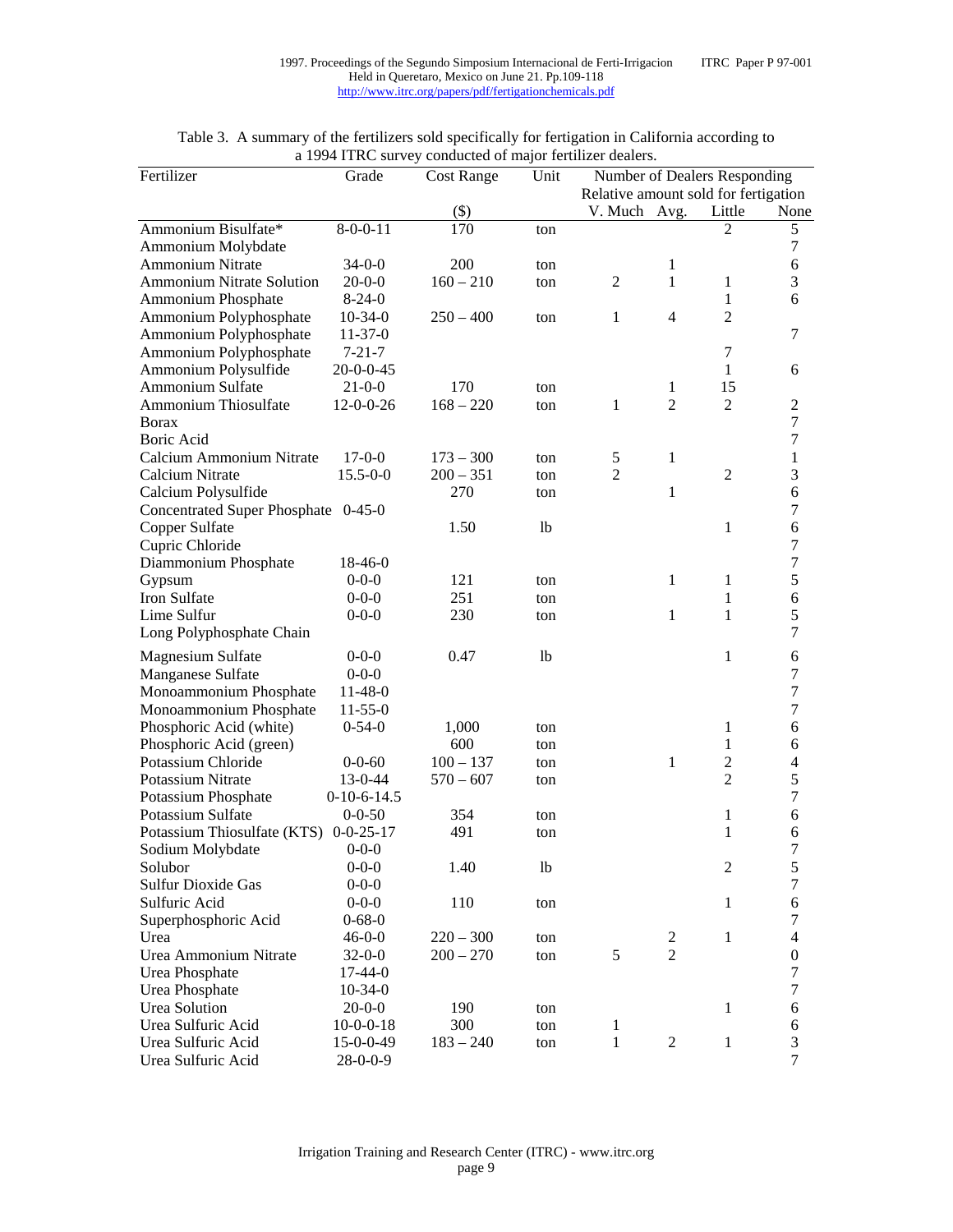Because nitrogen fertilizers are the most commonly applied fertilizers in fertigation, some notes are given below regarding the most popular forms of nitrogen fertilizers.

### ANHYDROUS AMMONIA (82-0-0)

NH3 (82-0-0) is a liquefied gas which must be handled with special equipment to maintain the high pressure required to keep it in liquid form. It is a colorless gas with a very pungent smelling odor. Ammonia injected into irrigation water will increase the pH of the water significantly. Anhydrous ammonia is no longer sold for fertigation in many areas of California, due to the potential of safety hazards. It should never be used in drip or sprinkler systems.

# AQUA AMMONIA (20-0-0)

 $NH<sub>3</sub>·H<sub>2</sub>O$  is a liquid fertilizer (20-0-0) sold in some areas of California, but safety hazards in handling this product limit its use. It is a low pressure ammonia solution. That is, it is a solution containing both gaseous ammonia and ammonium hydroxide (NH4OH). The lid must always remain securely over the tank because the ammonia gas can quickly volatilize. The tank should be of the type to hold pressurized liquids and should be fitted with a pressure relief valve to avoid over-pressurization of the tank. It should never be used in drip or sprinkler systems.

# AMMONIUM NITRATE SOLUTION OR AN-20 (20-0-0)

 $NH<sub>4</sub>NO<sub>3</sub>·H<sub>2</sub>O$  is ammonium nitrate fertilizer dissolved in water. It has a density of 10.5 pounds per gallon. This product is commonly used for fertigation in California. *Under no conditions should concentrated AN-20 be mixed with concentrated urea sulfuric acid, concentrated sulfuric acid, concentrated hydrochloric acid, or concentrated phosphoric acid.*

# UREA-AMMONIUM NITRATE SOLUTION OR UN-32 (UAN-32)  $(32-0-0)$

 $(NH<sub>2</sub>)<sub>2</sub>CO<sup>•</sup>NH<sub>4</sub>NO<sub>3</sub>$ : Urea-ammonium nitrate solutions are marketed as 32% nitrogen solutions in warmer agricultural climates; and as 28% nitrogen solutions in cooler agricultural areas. Urea-ammonium nitrate solutions should not be combined with CAN-17 or solutions prepared from calcium nitrate. A thick, milky-white insoluble precipitate forms, presenting a serious potential plugging problem.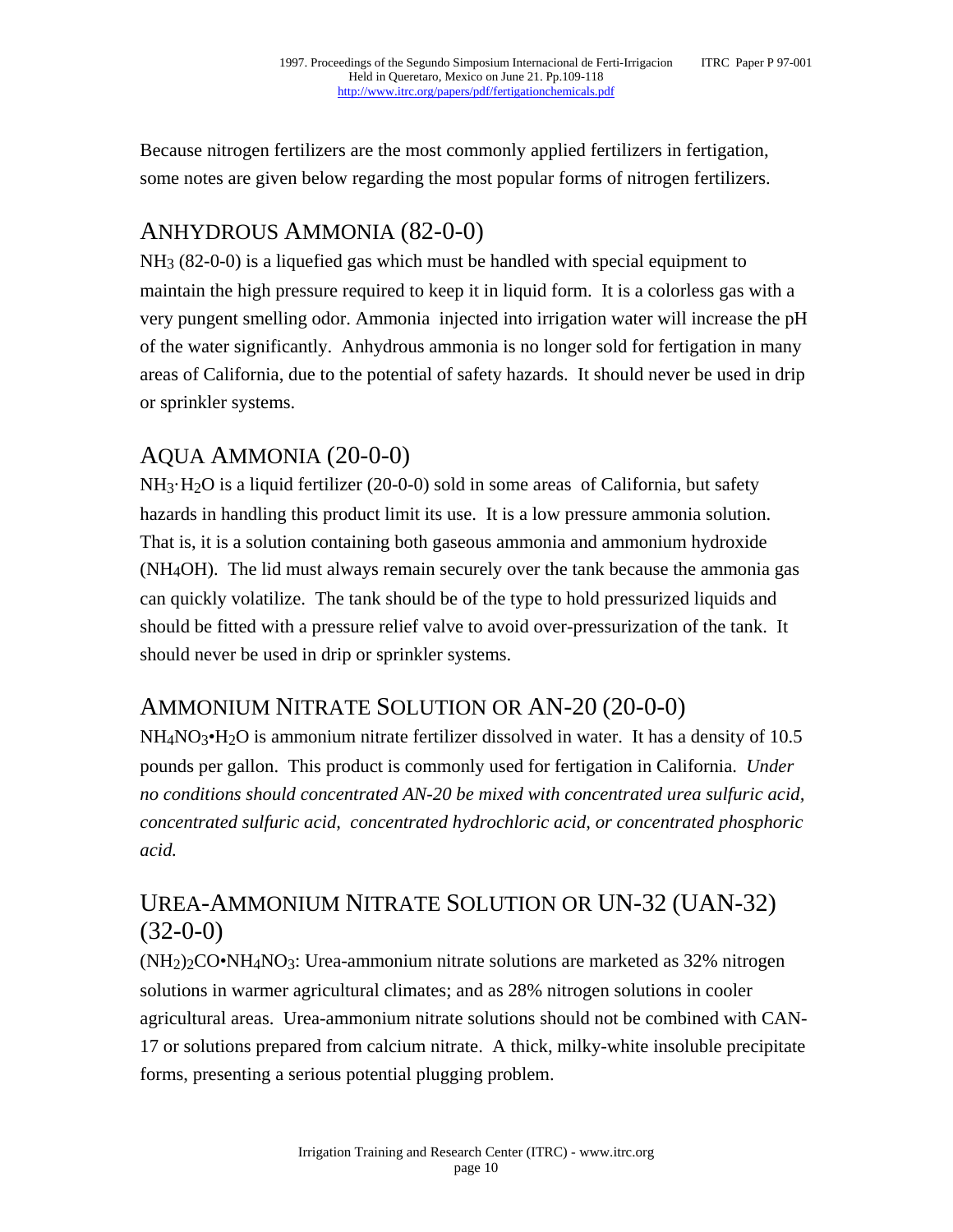# CALCIUM AMMONIUM NITRATE OR CAN-17 (17-0-0-8.8CA)

 $Ca(NO<sub>3</sub>)<sub>2</sub>•NH<sub>4</sub>NO<sub>3</sub>$ : This specialty nitrogen fertilizer is high in nitrate-nitrogen, low in ammonium-nitrogen, and supplies calcium. It is used on crops that have a high calcium requirement. Moreover, certain crops such as pepper, strawberry, tomato, and eggplant appear to produce higher yields of higher quality fruit when fertilized with predominantly nitrate-nitrogen fertilizer programs. CAN-17 fulfills this requirement. CAN-17, however, should not be applied as a major source of calcium since the crop will be fertilized with excessive amounts of nitrogen. CAN-17 can be combined with ammonium nitrate, magnesium nitrate, potassium nitrate, and muriate of potash (0-0-60), and should not be combined with any products containing sulfates or thiosulfates.

# UREA SOLUTION (23-0-0)

Urea is sold as 46-0-0 dry fertilizer or as a liquid 23-0-0 urea solution. Generally, growers purchase urea solution for fertigation, although they can make their own solution by dissolving solid urea in water. Urea makes solutions extremely cold when it is being dissolved. Urea is noncorrosive.

## UREA SULFURIC ACID (VARIOUS)

Urea sulfuric acid  $(CO(NH_2)_2 \cdot H_2SO_4)$  is an acidic fertilizer which combines urea and sulfuric acid. By combining the two materials into one product, many disadvantages of using these materials individually are eliminated. The sulfuric acid decreases the potential ammonia volatilization losses from the soil surface and ammonia damage in the root zone that can occur with the use of urea alone. Urea sulfuric acid is safer to use than sulfuric acid alone.

Urea sulfuric acid is well suited for fertigation and can be used for other purposes.

- 1. To add nitrogen to the soil. This application can be used as a general fertilizer strategy.
- 2. To acidify the irrigation water, thus reducing the amount of carbonates and bicarbonates in the water. This application can be used as a maintenance strategy to keep drip lines and emitters clear of calcium carbonate deposits.
- 3. To clean irrigation lines. Once lines have been plugged, urea sulfuric acid can be injected to clean the irrigation lines as a reclamation strategy.
- 4. To acidify the soil, thus increasing the solubility, availability and mobility of several nutrients.